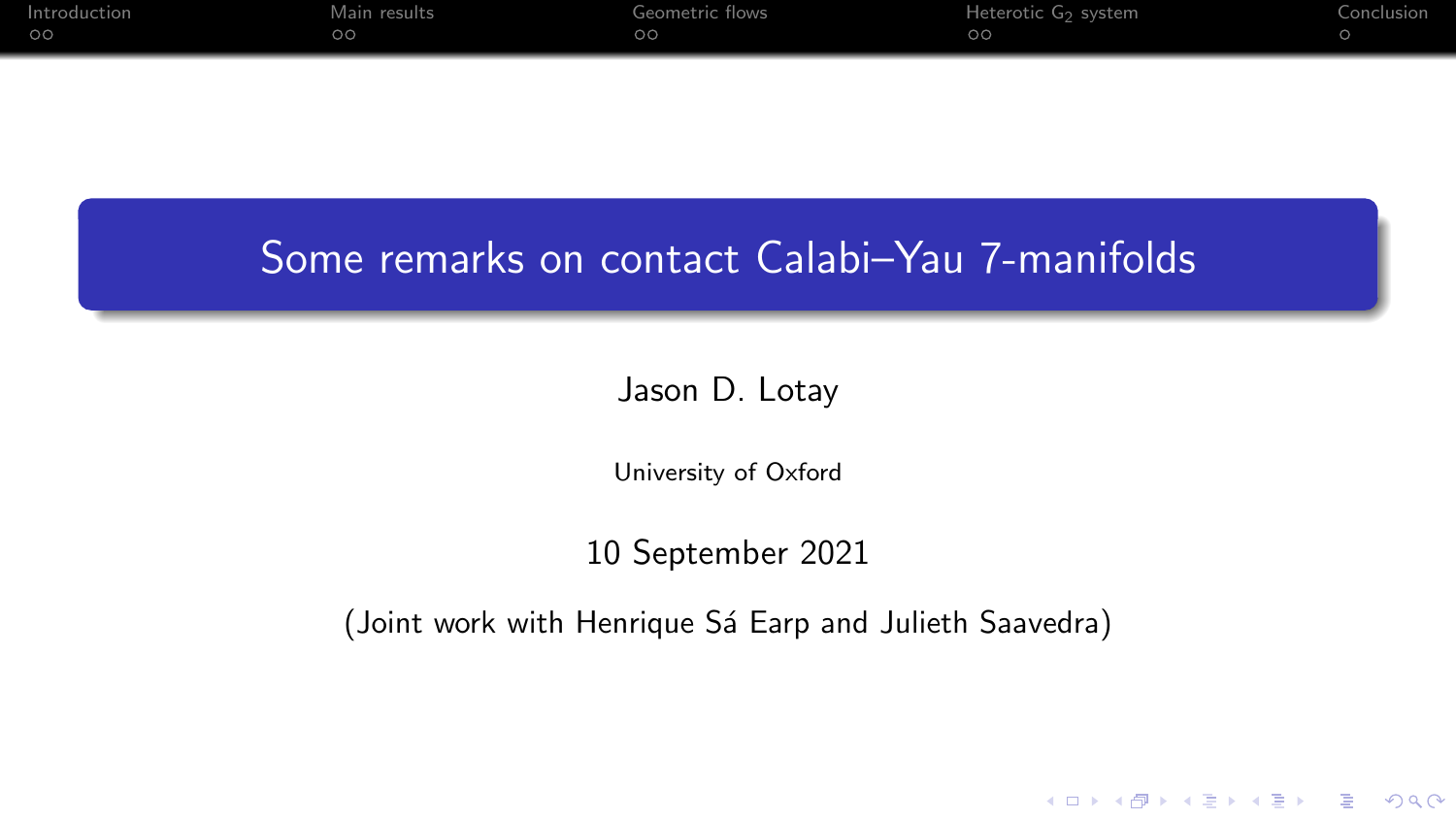<span id="page-1-0"></span>[Introduction](#page-1-0) [Main results](#page-3-0) [Geometric flows](#page-5-0) [Heterotic G](#page-7-0)2 system [Conclusion](#page-9-0) Calabi–Yau and  $G_2$  geometry: circle bundles

> 6D: Calabi–Yau geometry  $\frac{\text{circle}}{\longleftrightarrow}$   $\frac{7D}{2}$ : G<sub>2</sub> geometry  $(Z^6, h, \omega, \Upsilon)$  S

 $\psi^1_\epsilon \longrightarrow (M^7, g, \eta, \varphi)$ ľ Z

metric h metric  $g = \epsilon^2 \eta^2 + h$ Kähler form  $\omega$  connection 1-form  $\eta$ 

Limit  $\epsilon \to 0$ 

- Geometry: collapsing/"nearly collapsed"
- Analysis: series expansion in  $\epsilon$
- Physics: M-theory  $\leftrightarrow$  String Theory

holomorphic volume form  $\Upsilon$  G<sub>2</sub>-structure  $\varphi = \epsilon \eta \wedge \omega + \text{Re } \Upsilon$ 

K ロ ▶ K 個 ▶ K 할 ▶ K 할 ▶ 이 할 → 9 Q Q →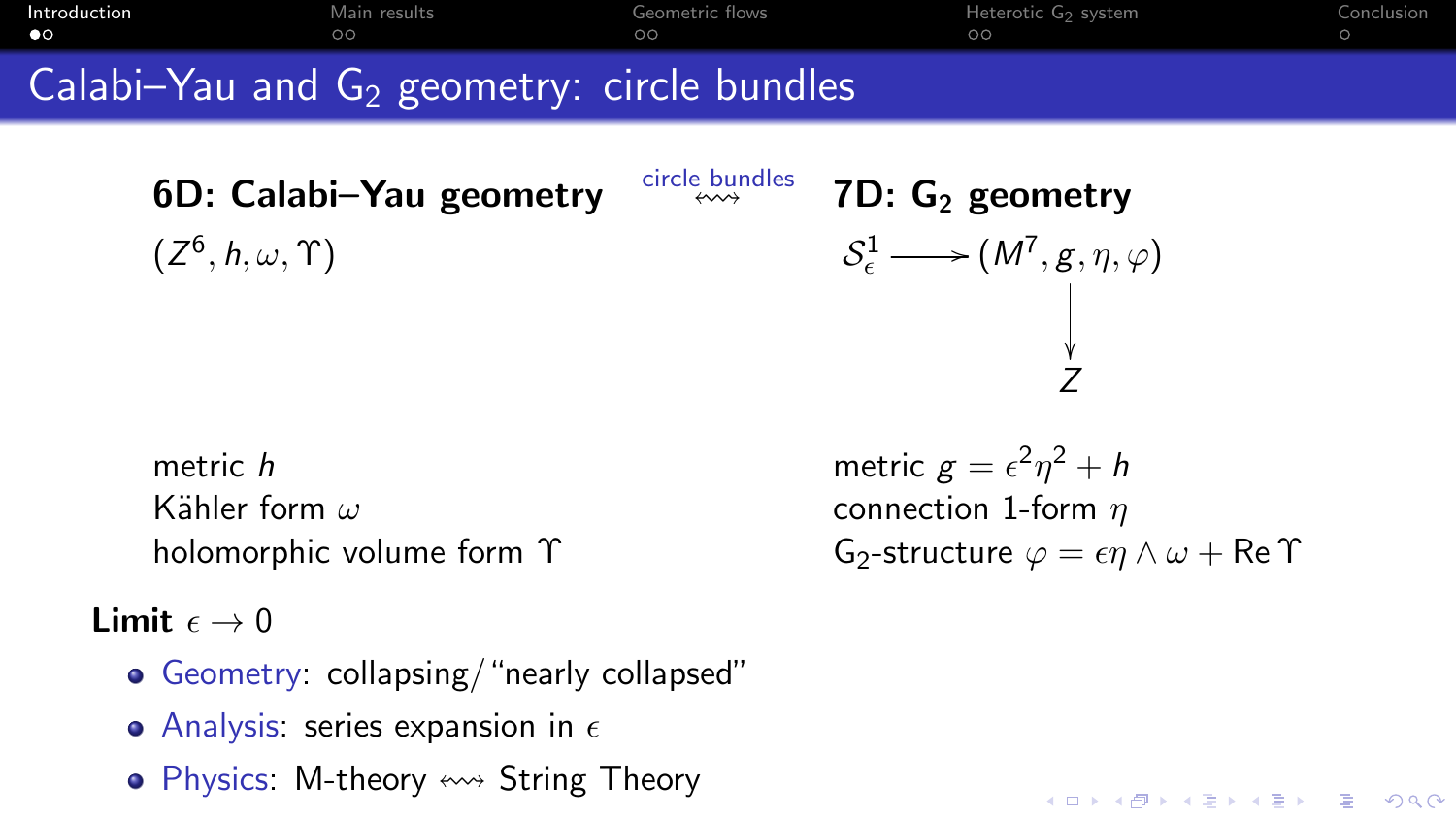| Introduction                                               | Main results | Geometric flows | Heterotic G <sub>2</sub> system | Conclusion |
|------------------------------------------------------------|--------------|-----------------|---------------------------------|------------|
| $\circ\bullet$                                             | 70.          |                 | $\circ$                         |            |
| $\sim$<br>$\sim$ $\sim$ $\sim$ $\sim$ $\sim$ $\sim$ $\sim$ | __           |                 |                                 |            |

### Contact Calabi–Yau *(*-manifolds

**Example:** 
$$
M^7 = \{(z_0, z_1, z_2, z_3, z_4) \in \mathbb{C}^5 : \sum_{k=0}^4 z_k^5 = 0\} \cap S^9
$$

• 
$$
Z = \{ [z_0, z_1, z_2, z_3, z_4] \in \mathbb{CP}^4 : \sum_{k=0}^4 z_k^5 = 0 \}
$$
 Fermat quintic

• connection 1-form *n* such that  $dn = \omega$ 

#### Definition

 $(M^7,g,\eta,\Upsilon)$  contact Calabi–Yau 7-manifold:

- $(M^7,g)$  Sasakian with contact form  $\eta$
- $\bullet$  E = ker  $\eta$  with transverse Calabi–Yau structure  $(h, \omega = \mathrm{d}\eta, \Upsilon)$

$$
\rightsquigarrow G_2\text{-structure }\varphi = \epsilon \eta \wedge \omega + \text{Re }\Upsilon \text{ with } g = \epsilon^2 \eta^2 + h
$$

$$
\begin{aligned}\n\rightsquigarrow \ast \varphi &= \frac{1}{2}\omega^2 - \epsilon \eta \wedge \text{Im } \Upsilon \Rightarrow \mathrm{d} \ast \varphi = 0 \\
\rightsquigarrow \varphi \text{ coclosed with } \mathrm{d}\varphi &= \epsilon \omega^2\n\end{aligned}
$$

**KORK EXTERNE DRAM**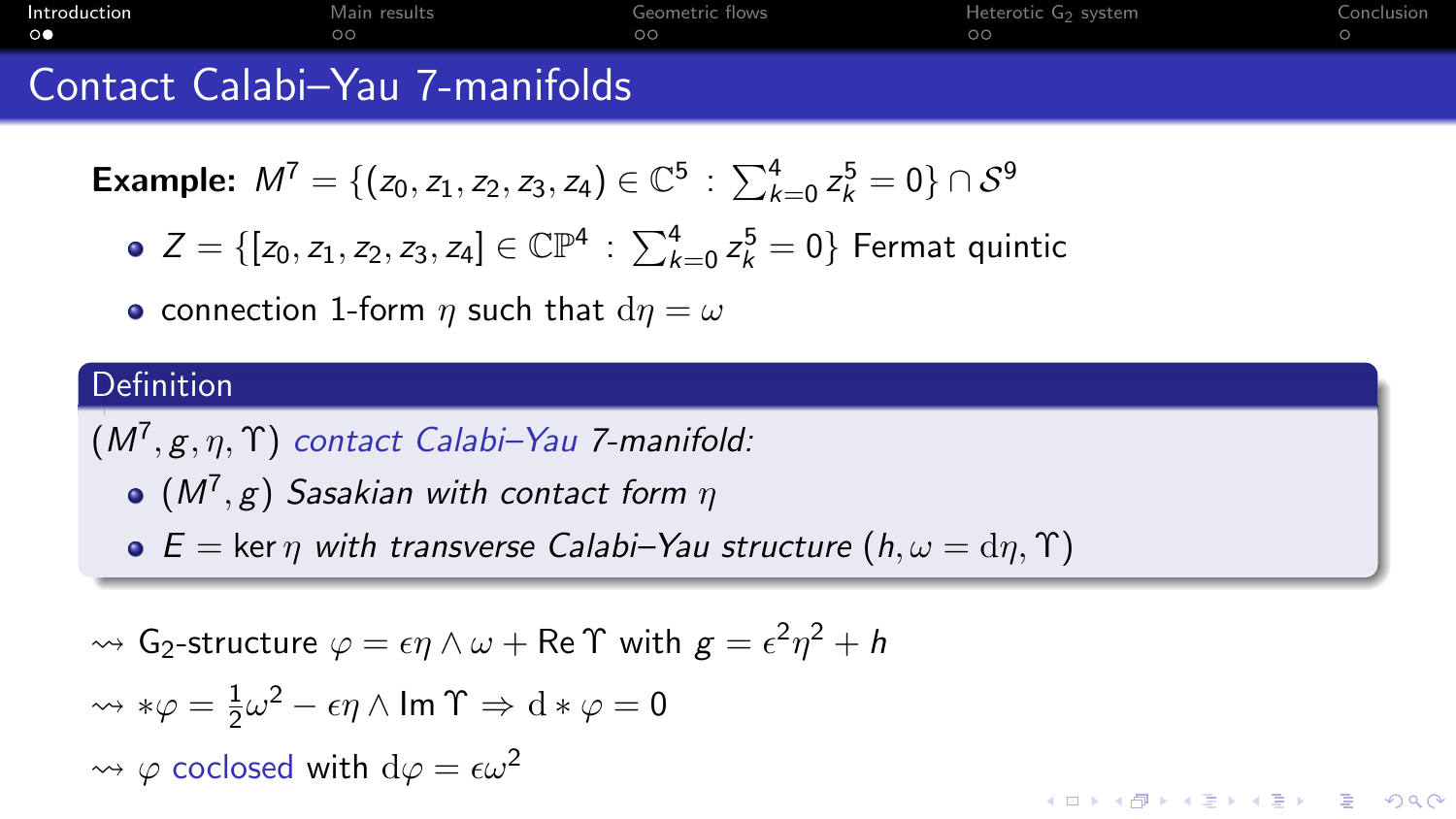<span id="page-3-0"></span>

| Introduction    | Main results | Geometric flows | Heterotic G2 system | Conclusion |
|-----------------|--------------|-----------------|---------------------|------------|
| $\circ$         | $\bullet$    | ററ              | ററ                  |            |
| Geometric flows |              |                 |                     |            |

Laplacian flow Laplacian coflow  $\partial \varphi_t$  $\frac{\partial \varphi_t}{\partial t} = \Delta_t \varphi_t = (\mathrm{dd}_t^* + \mathrm{d}_t^* \mathrm{d}) \varphi_t$  $\partial *_t \varphi_t$  $\frac{\partial^* t}{\partial t} = (\mathrm{dd}_t^* + \mathrm{d}_t^* \mathrm{d}) *_t \varphi_t = \mathrm{dd}_t^* *_t \varphi_t$ 

- Critical point: torsion-free G<sub>2</sub>-structure  $\rightarrow \rightarrow$  Ricci-flat metric with holonomy in G<sub>2</sub>
- Laplacian (co)flow restricted to (co)closed  $G_2$ -structures = gradient flow of Hitchin volume functional on cohomology class of  $\varphi_t$  (\* $_t\varphi_t$ )

#### Theorem (L.–Sá Earp–Saavedra)

$$
(M7, g, \eta, \Upsilon) \text{ contact Calabi-Yau (with } \omega = d\eta)
$$
  

$$
\varphi_0 = \epsilon \eta \wedge \omega + \text{Re}\Upsilon \text{ and } *_{0} \varphi_0 = \frac{1}{2}\omega^2 - \epsilon \eta \wedge \text{Im}\Upsilon
$$

Laplacian flow has finite-time singularity at  $t = \frac{1}{8\epsilon}$  $\overline{8\epsilon^2}$ 

• Laplacian coflow exists for all  $t > 0$  and has an infinite-time singularity M compact  $\Rightarrow$  Vol(M,  $g_t$ )  $\rightarrow \infty$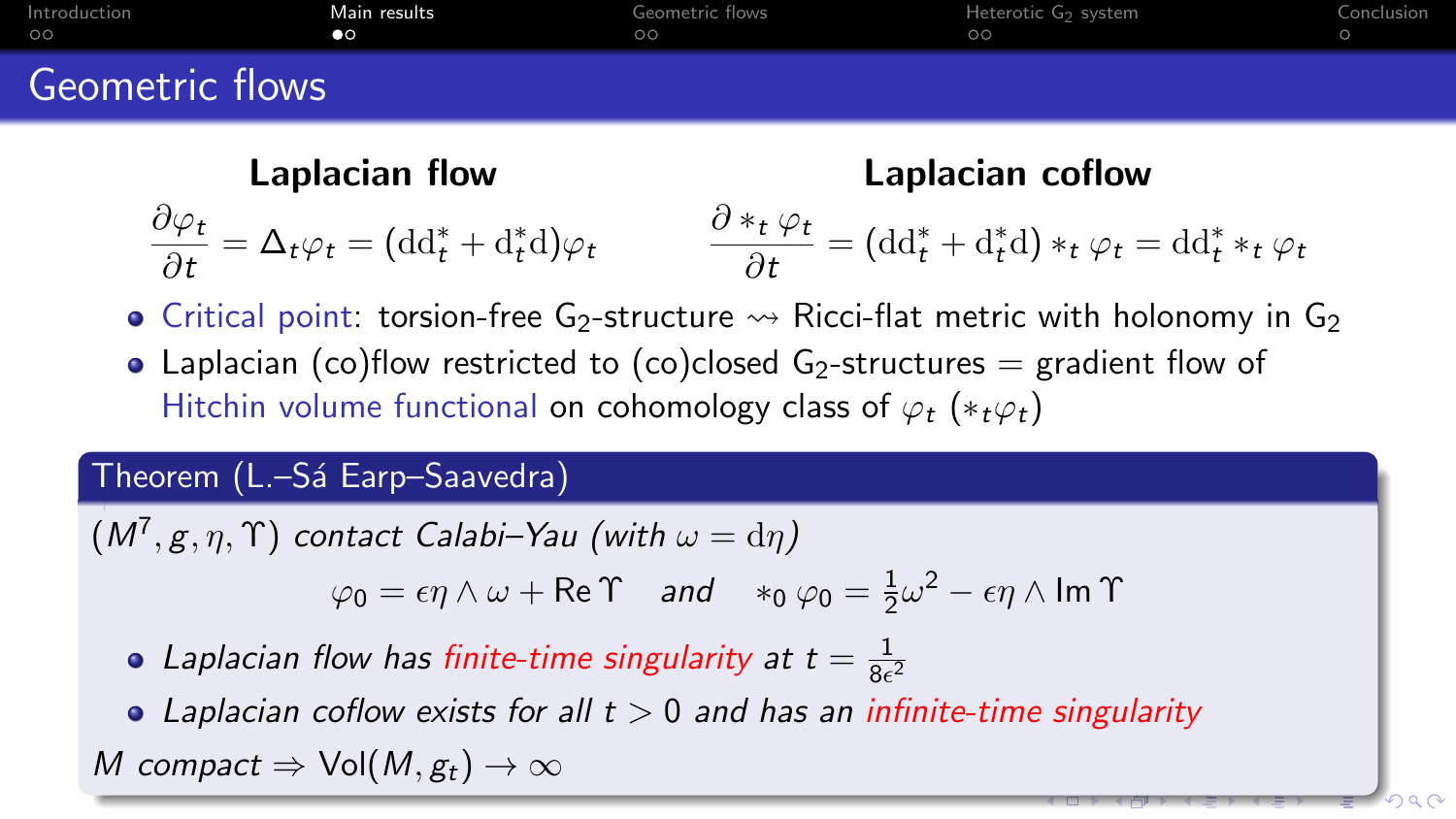<span id="page-4-0"></span>[Introduction](#page-1-0) [Main results](#page-3-0) [Geometric flows](#page-5-0) [Heterotic G](#page-7-0)2 system [Conclusion](#page-9-0)

# Heterotic  $G_2$  system (or  $G_2$ -Hull–Strominger system)

**Recall**: connection A on  $(M^7,\varphi)$  G<sub>2</sub>-instanton  $\Leftrightarrow F_A \wedge \varphi = -*F_A \Leftrightarrow F_A \wedge *\varphi = 0$ 

#### Definition

 $\varphi$  G<sub>2</sub>-structure on  $M^7$ , A connection on E over M, B connection on TM and  $\alpha'>0$ 

 $\rightsquigarrow (\varphi, (A, E), B, \alpha')$  solution to heterotic  ${\sf G}_2$  system (with vanishing dilaton):

- $\varphi$  coclosed  $\leadsto d\varphi = \frac{7}{3}$  $\frac{1}{3}\lambda * \varphi - *H$  (H flux,  $H \wedge \varphi = 0$  &  $H \wedge * \varphi = 0$ )
- A G<sub>2</sub>-instanton and B G<sub>2</sub>-instanton (up to  $O(\alpha')^2$  corrections)
- anomaly-free condition (or heterotic Bianchi identity):  $dH = \frac{\alpha'}{4}$  $\frac{\alpha'}{4}$ (tr $F_A^2$  – tr $F_B^2$ )

#### Theorem (L.–Sá Earp)

 $\forall \alpha' > 0 \; (M^7, g, \eta, \Upsilon)$  contact Calabi–Yau admits solution  $(\varphi, (A,\ker \eta), B, \alpha')$  to heterotic  $G_2$  system where  $\varphi = \epsilon \eta \wedge \omega + {\sf Re} \, \Upsilon, \qquad {\rm d} H \neq 0 \quad \textit{and} \quad \epsilon \to 0 \, \textit{ as} \, \, \alpha' \to 0$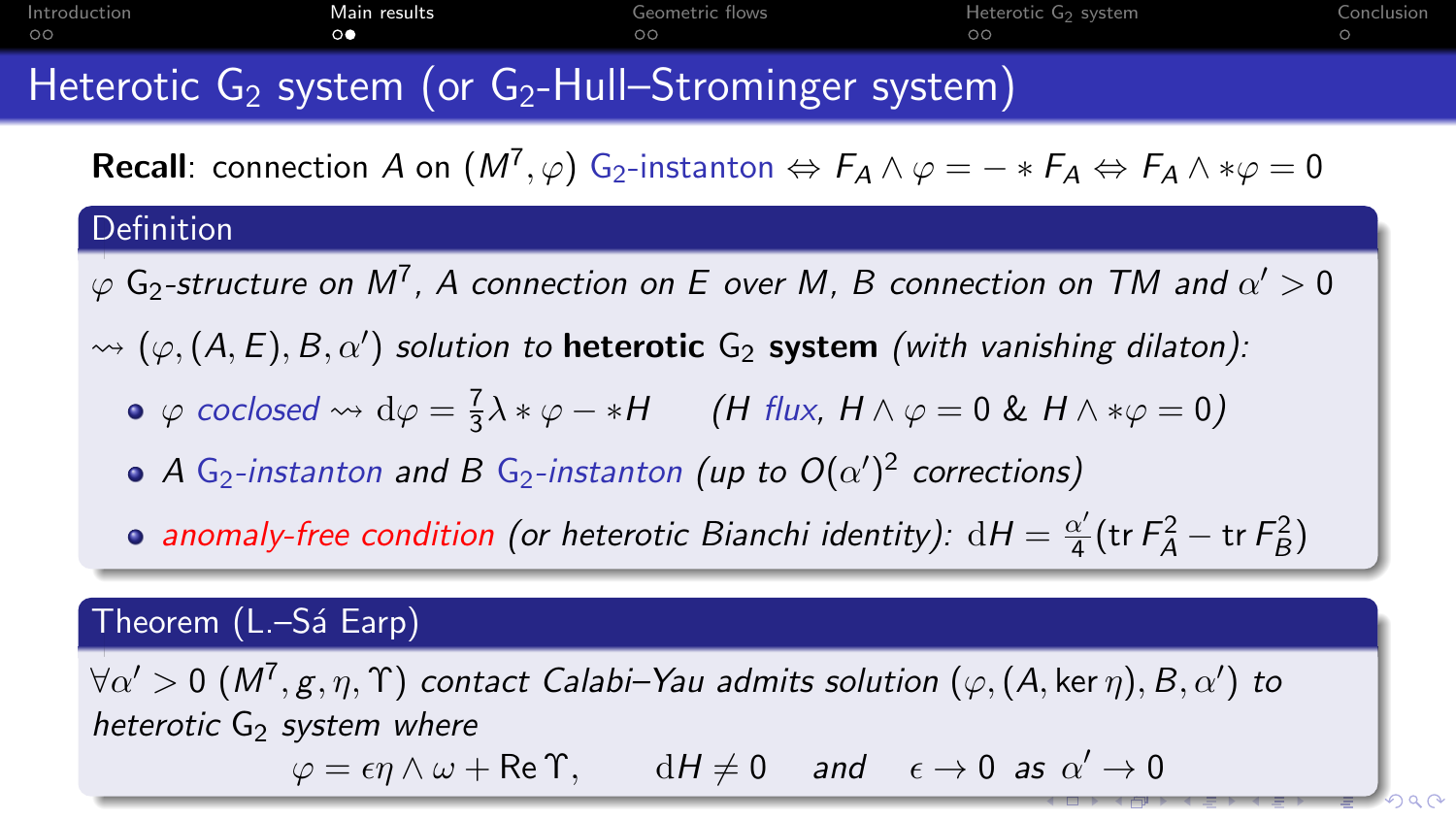<span id="page-5-0"></span>

| Introduction | Main results | Geometric flows | Heterotic G2 system | Conclusion |
|--------------|--------------|-----------------|---------------------|------------|
| $\circ$      | ററ           | $\bullet$       | $\circ$             |            |
| Flow ansatz  |              |                 |                     |            |

| Laplacian flow                                               | Laplacian coflow                                                     |
|--------------------------------------------------------------|----------------------------------------------------------------------|
| $\frac{\partial \varphi_t}{\partial t} = \Delta_t \varphi_t$ | $\frac{\partial *_t \varphi_t}{\partial t} = \Delta_t *_t \varphi_t$ |

 $(M^7,g,\eta,\Upsilon)$  contact Calabi–Yau,  $\omega = \mathrm{d}\eta \leadsto$  consider

$$
\varphi_t = f_t h_t^2 \eta \wedge \omega + h_t^3 \operatorname{Re} \Upsilon \quad \text{and} \quad *_t \varphi_t = \frac{1}{2} h_t^4 \omega^2 - f_t h_t^3 \eta \wedge \operatorname{Im} \Upsilon
$$

$$
\Delta_t \varphi_t = \frac{4f_t^3}{h_t^2} \eta \wedge \omega \quad \text{and} \quad \Delta_t *_t \varphi_t = 2f_t^2 \omega^2
$$

KO K K Ø K K E K K E K V K K K K K K K K K

 $\rightsquigarrow$  ansatz preserved,  $d *_{t} \varphi_{t} = 0 \ \forall t$  and flows  $\leftrightarrow$  ODE systems

#### Note:

- for Laplacian coflow  $[*_t\varphi_t] = [*_0\varphi_0] \,\, \forall t$
- but for Laplacian flow  $[\ast_t \varphi_t] \neq [\ast_0 \varphi_0]$  in general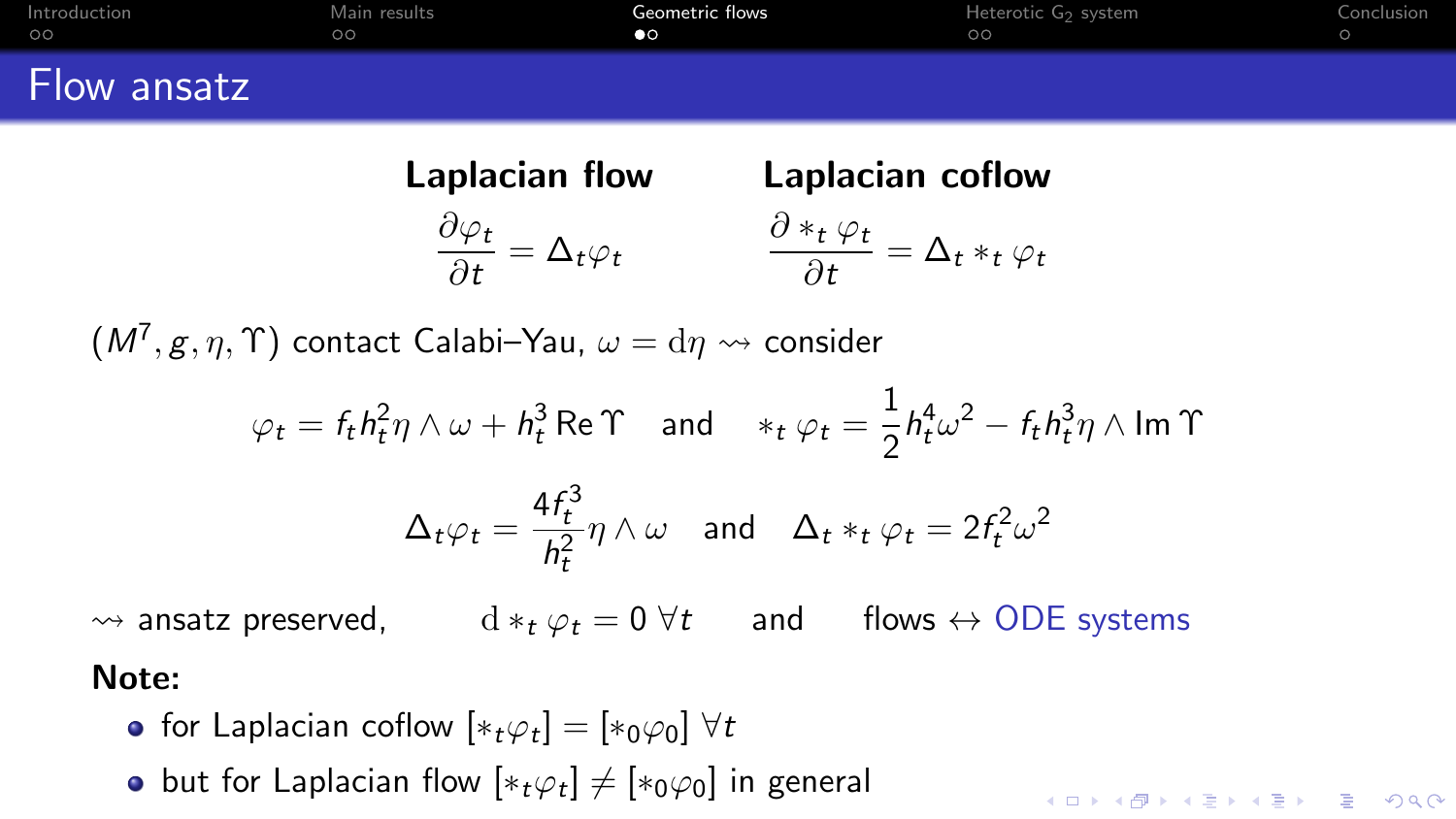<span id="page-6-0"></span>

| Introduction         | Main results | Geometric flows | Heterotic G2 system | Conclusion |
|----------------------|--------------|-----------------|---------------------|------------|
| $\circ$              |              |                 | oc                  |            |
| Singularity analysis |              |                 |                     |            |

Recall:  $g_0 = \epsilon^2 \eta^2 + h$  on  $M^7$  and  $\nabla_t \varphi_t$  encoded by torsion 2-tensor  ${\mathcal T}_t$ 

- Laplacian flow for  $t\in(-\infty,\frac{1}{8\epsilon})$  $\frac{1}{8\epsilon^2}$ ) (ancient solution)
- Laplacian coflow for  $t \in (-\frac{1}{100})$  $\frac{1}{10\epsilon^2},\infty$ ) (immortal solution)  $\leadsto$  does not converge

M compact  $\rightsquigarrow$  (L.–Wei, G. Chen) suggest singularity formation controlled by

$$
\Lambda(t) = \sup_M (|Rm_t|_t^2 + |T_t|_t^4 + |\nabla_t T_t|_t^2)^{1/2}
$$

Laplacian flow:

- $\Lambda(t)\to\infty$  as  $t\to\frac{1}{8\epsilon^2}$  but  $\lim_{t\to\frac{1}{8\epsilon^2}}(\frac{1}{8\epsilon}$  $\frac{1}{8\epsilon^2} - t$ ) $\Lambda(t) < \infty$  ("Type I"/rapidly forming)
- volume normalized flow  $\rightsquigarrow$  converges to  $\R$  as  $t\to \frac{1}{8\epsilon^2}$  and to  $\mathbb{C}^3$  as  $t\to -\infty$

#### **Laplacian coflow** (with non-flat  $h$ ):

- $\Lambda(t) \to 0$  as  $t \to \infty$  but  $\lim_{t \to \infty} t \Lambda(t) = \infty$  ("Type IIb"/slowly forming)
- volume norm[a](#page-5-0)lized flow  $\rightsquigarrow$  $\rightsquigarrow$  $\rightsquigarrow$  converges [to](#page-5-0)  $\mathbb{C}^3$  $\mathbb{C}^3$  $\mathbb{C}^3$  as  $t\to\infty$  and to  $\mathbb{R}$  as  $t\to -\frac{1}{10\epsilon^2}$  $t\to -\frac{1}{10\epsilon^2}$  $t\to -\frac{1}{10\epsilon^2}$  $t\to -\frac{1}{10\epsilon^2}$  $t\to -\frac{1}{10\epsilon^2}$  $t\to -\frac{1}{10\epsilon^2}$  $t\to -\frac{1}{10\epsilon^2}$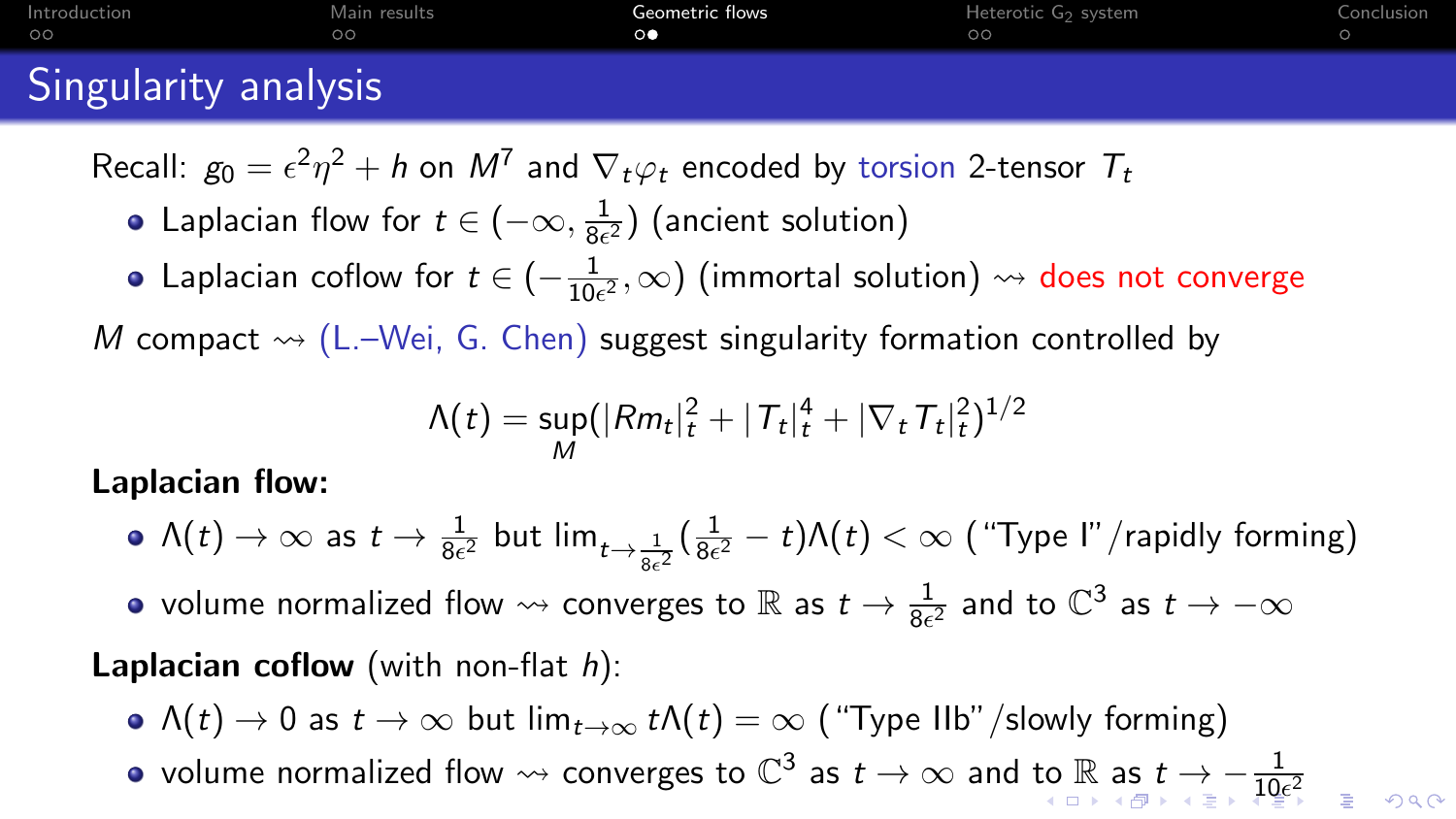<span id="page-7-0"></span>[Introduction](#page-1-0) [Main results](#page-3-0) [Geometric flows](#page-5-0) [Heterotic G](#page-7-0)2 system [Conclusion](#page-9-0)

Solving the heterotic  $G_2$  system:  $G_2$ -structure and  $G_2$ -instanton A

 $(M^7,g,\eta,\Upsilon)$  contact Calabi–Yau Want:  $(\varphi, (A, E), B, \alpha')$ 

- $\alpha' > 0$  arbitrary  $\sqrt{ }$
- $\epsilon = \epsilon(\alpha') > 0 \leadsto$

$$
\varphi_{\epsilon} = \epsilon \eta \wedge \omega + \text{Re} \Upsilon \quad \text{and} \quad * \varphi_{\epsilon} = \frac{1}{2} \omega^2 - \epsilon \eta \wedge \text{Im} \Upsilon
$$

$$
\leadsto d * \varphi_{\epsilon} = 0 \quad \text{and} \quad \text{flux } H_{\epsilon} = -\epsilon^2 \eta \wedge \omega + \epsilon \text{Re} \Upsilon \quad \leadsto \, dH_{\epsilon} = -\epsilon^2 \omega^2 \neq 0 \quad \text{for} \quad \text{and} \quad \text{for } \epsilon \in \mathbb{R}.
$$

 $\bullet$  E = ker  $\eta$ , A transverse connection  $\rightsquigarrow$ 

$$
F_A \wedge \omega^2 = 0, \quad F_A \wedge \Upsilon = 0 \quad \leadsto \quad F_A \wedge * \varphi_{\epsilon} = 0 \checkmark
$$

**o** need B on TM so that

$$
F_B \wedge * \varphi_{\epsilon} = O(\alpha')^2 \quad \text{and} \quad dH_{\epsilon} = -\epsilon^2 \omega^2 = \frac{\alpha'}{4} \left( \text{tr } F_A^2 - \text{tr } F_B^2 \right)
$$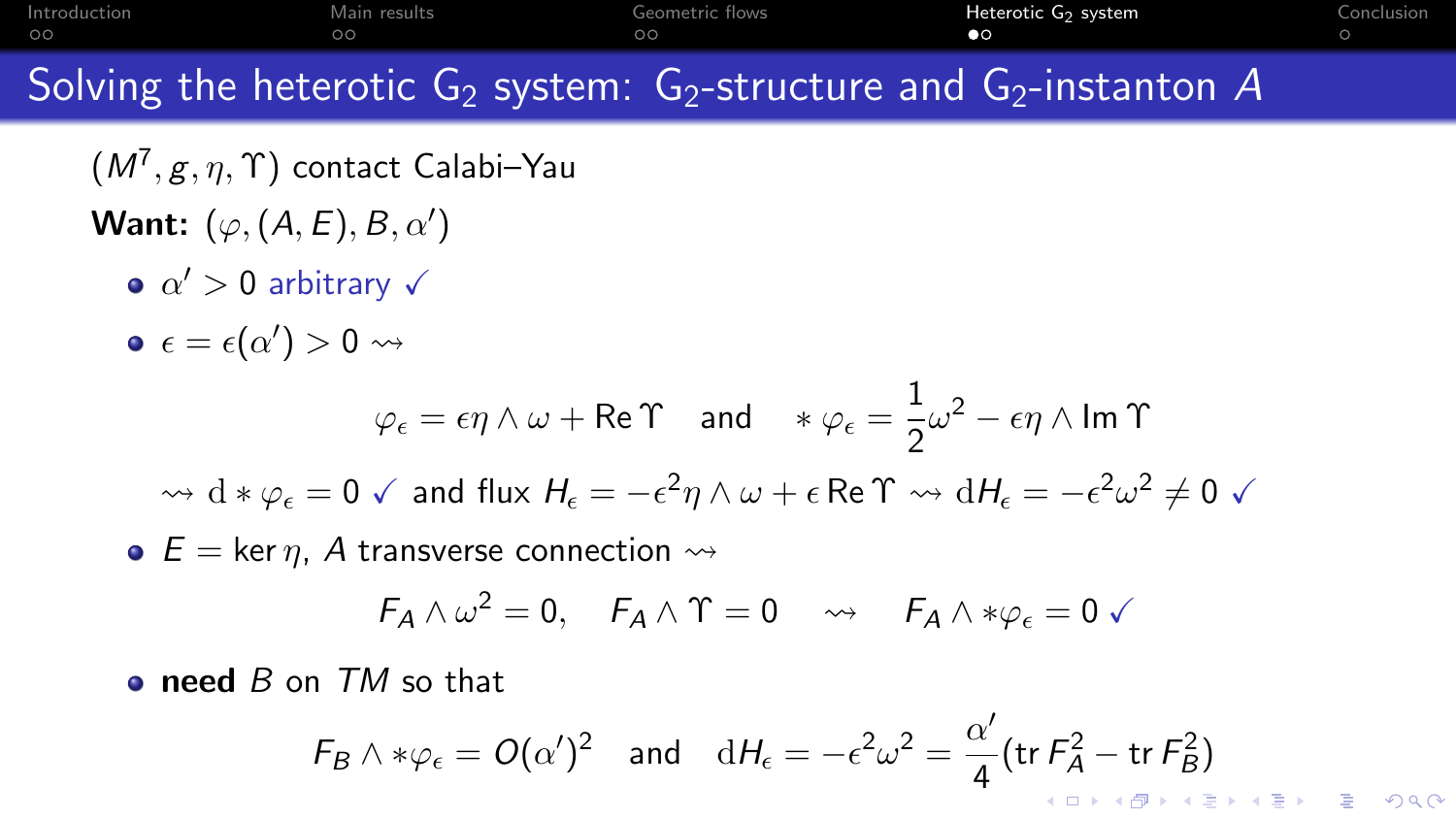| Introduction | Main results | Geometric flows | Heterotic G <sub>2</sub> system | Conclusion |
|--------------|--------------|-----------------|---------------------------------|------------|
| $\circ$      | ne           | 00              |                                 |            |

# Solving the heterotic  $G_2$  system: approximate  $G_2$ -instanton B and anomaly-free condition

**Recall**: "Bismut connection"  $B_{\epsilon}^{+}$  for  $\varphi_{\epsilon} \rightsquigarrow$ 

 $\nabla_{B_\epsilon^+} g_\epsilon = 0 \qquad \qquad \nabla_{B_\epsilon^+}$ totally skew torsion  $H_{\epsilon}$ 

(Note:  $B_{\epsilon}^-$  with torsion  $-H_{\epsilon}$  is "Hull connection")

**Idea:** let  $\kappa = \kappa(\alpha') > 0$  and take  $B = B_{\kappa\epsilon}^+$ : Bismut connection for  $\varphi_{\kappa\epsilon}$ Take  $\kappa^2 = (\alpha')^{-3}$  and  $\epsilon^2 = 2(\alpha')^5 \rightsquigarrow$  $F_B \wedge * \varphi_\epsilon = O(\alpha')^2 \checkmark$  $\mathrm{d}H_\epsilon=\frac{\alpha'}{4}$  $\frac{\alpha'}{4}$ (tr $F_A^2$  – tr $F_B^2$ )  $\checkmark$ 

Note: we can also

- modify Hull and Levi-Civita connections for  $\varphi_{\kappa\epsilon}$
- ma[k](#page-7-0)e  $B$  approximate G $_2$  $_2$ -instanton to order  $O(\alpha')^k$  for any  $k\geq 2$